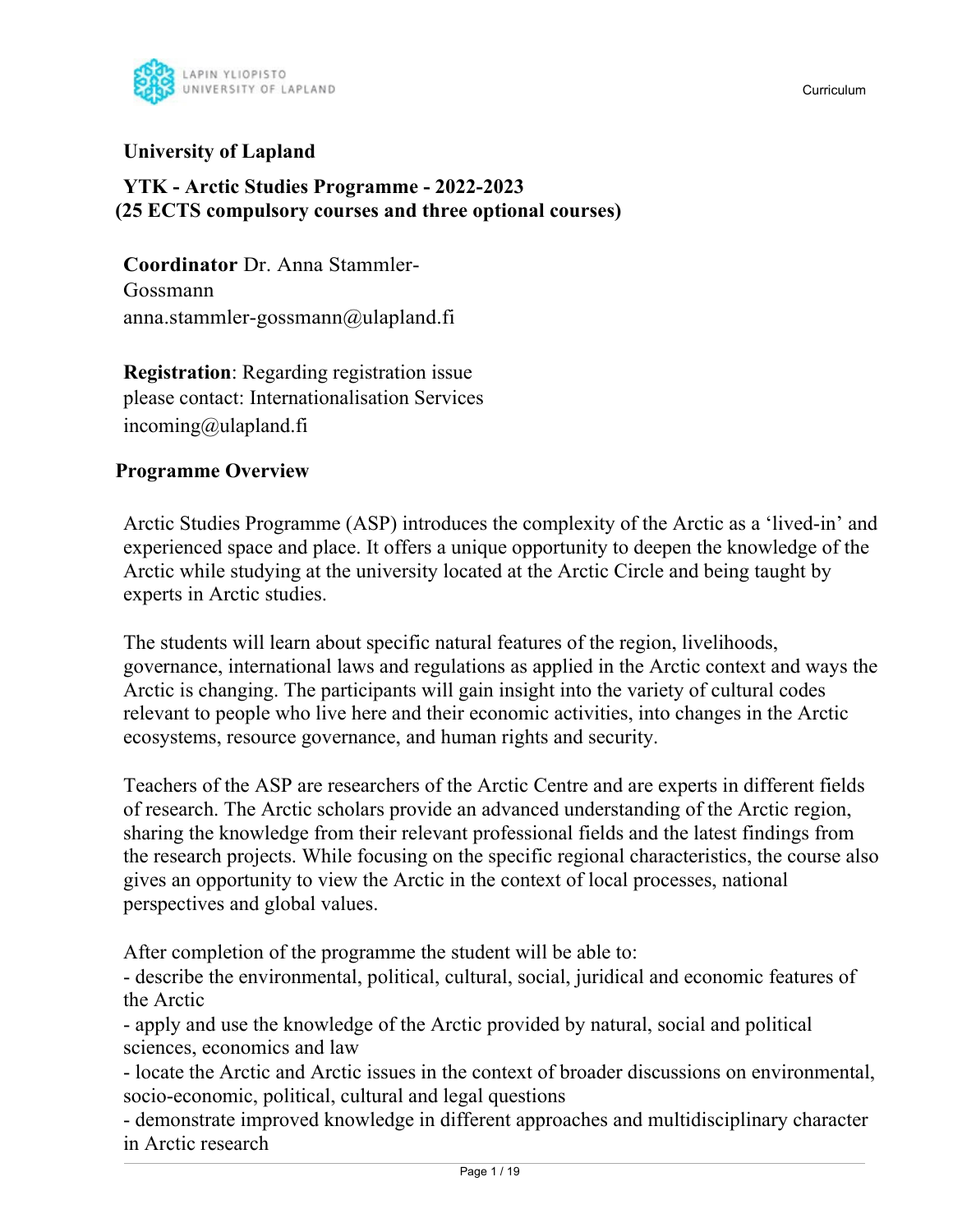

- judge the viability of information given, e.g. in media, and write an academic paper.

Please note: The Arctic Studies Programme does not award a degree. Successful completion of the module can be counted as a minor toward a degree.

### **Students and Studies**

The ASP is an offer for Finnish and foreign degree students, exchange students, and special groups. The courses are taught in English. ASP studies in the autumn semester are basic level studies and take place during the autumn semester (periods 1–2), from the beginning of September to mid-December.

The programme consists of five main courses (ASPB 1101–1105) and three optional courses (ASPB 1106 - 1, 2, 3). The students can participate in individual courses or the whole 25 ECTS module. ASP offers three optional (5 ECTS and 1 ECTS) courses in the semester of 2022. Students are required to register for all individual courses in advance by using the WebOodi system. Please note that the ASP is offered only once a year in the autumn-winter semester, and the themes might be changed next year.

| Code            | <b>Name</b>                                                          | <b>Credits</b> |      |
|-----------------|----------------------------------------------------------------------|----------------|------|
| YTKASP2021      | YTK - Arctic Studies Programme - 2022-2023                           |                | - 25 |
|                 | ASPB1100-1001 Arctic Studies Programme                               | 25             |      |
| <i>ASPB1101</i> | Introduction to the Arctic                                           |                |      |
| <i>ASPB1102</i> | Arctic Ecosystems and Adaptation of Species to Arctic<br>Environment |                |      |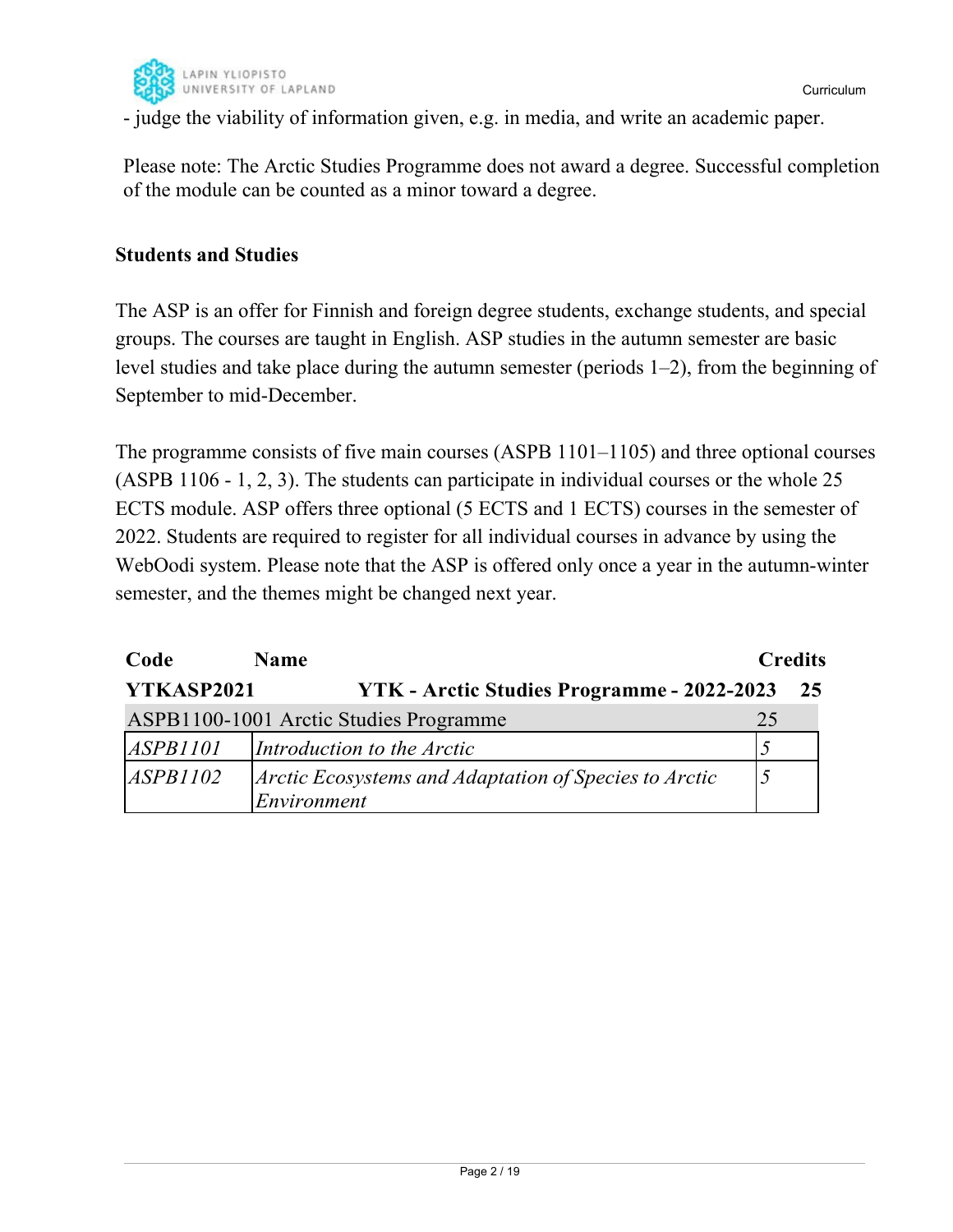

| ASPB1103                | Arctic Governance and Law                                                      |         |
|-------------------------|--------------------------------------------------------------------------------|---------|
| ASPB1104                | People and Culture of the Arctic                                               |         |
| <i>ASPB1105</i>         | Human Rights and Security in the Arctic                                        |         |
| <b>Optional courses</b> |                                                                                |         |
| ASPB1106                | Arctic Studies Programme, Optional Courses                                     | $1 - 5$ |
|                         | ASPB1106(1) Indigenous (Sámi) spirituality and religious beliefs (optional $5$ |         |
|                         | course)                                                                        |         |
|                         |                                                                                |         |
|                         | ASPB1106(2) Food security and sovereignty in the Arctic                        |         |
|                         | ASPB1106(3) Arctic: Home for people and animals                                |         |

### **ASPB1100-1001 Arctic Studies Programme: 25 op**

### **ASPB1101 Introduction to the Arctic: 5 op**

### *Aim*

The introductory course aims to establish a common ground for further Arctic studies. After completion of the course, the student will be able to:

- discuss the main features of Arctic nature and society
- distinguish different approaches and multidisciplinary character of the Arctic research
- discuss some geophysical phenomena, which occur only in northern areas or do have particular consequences there
- judge the viability of information given, e.g. in media regarding the Arctic areas.

- discuss living in a cold environment and the uses of cold

### *Content*

The course contains the following themes:

 - Introduction to the circumpolar Arctic and its complexities in the fields of natural sciences, law and politics, people, cultures and identities, as well as society and economy.

- Definition of the Arctic from different ecological viewpoints

- Definition of the Arctic/North as space and place from a representational viewpoint – concepts, images, discourses.

- Living in a cold environment and uses of cold
- Introduction to the nature and natural resources of Arctic and Boreal Regions.
- Threats to the Arctic environment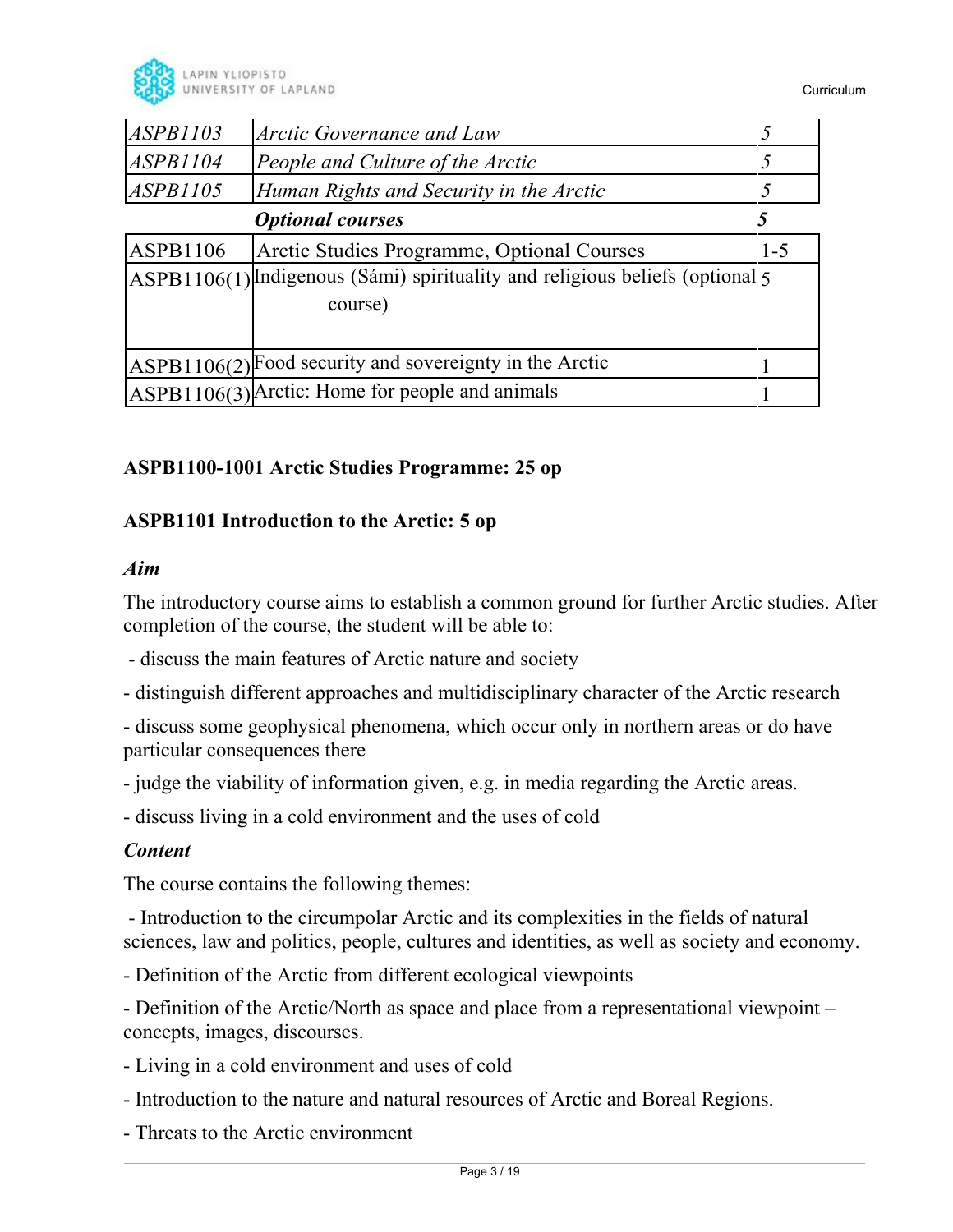

- Introduction to the Arctic governance
- Introduction to the Arctic and Antarctic information sources
- One day excursion in Rovaniemi area and visit of the exhibition at the Arktikum-house.

### *Methods*

Active participation in the lectures, reading requested course material, successful completion of a written exam.

*Lectures and exercises* (14 h), excursion (8 h), independent work (110h).

### *Requirements*

Active participation in the lectures, reading requested course material, successful completion of a written exam.

### *Literature (compulsory)*

CAFF (2013): Arctic biodiversity assessment: Status and trends in arctic biodiversity 2013 https://www.caff.is/assessment-series/233-arctic-biodiversity-assessment-2013 Read the following chapters: Introduction; indigenous peoples and biodiversity; and chapters: 1, 2, 3, 4, 6, 18 and 19.

Larsen, S.N. & Fondahl, G. (Eds.) (2014). Arctic Human Development Report: Regional Processes and Global Linkages. Nordic Council of Ministers, TemaNOrd 2014: 567. FULLTEXT03.pdf (diva-portal.org). Chapters to read: Summary of major findings; 1.Introduction; 2. Arctic Populations and Migration; 3.Cultures and Identities; 7. Resource Governance; 10. Globalization; 11. Community Viability and Adaptability; and 12. Major Findings and Emerging Trends in Arctic Human Development

### *Literature (suggested, non-compulsory)*

Armstrong, T., Rogers, G., Rowley, G. 1978. *The circumpolar North. A political and economic geography of the Arctic and sub-Arctic.* London: Methuen&Co.

Hamelin, L. E. 1979. *Canadian Nordicity: It's your North, too.* Montreal: Harvest House.

Crawford, R. M.M. 2012: *Tundra-Taiga Biology: Human, plant, and animal survival in the Arctic*. Oxford University Press.

Thomas, D.N. et al. 2008. *The Biology of Polar regions*. Oxford Scholarship online. Larsen, J. N. et al. (Eds.). 2015. Arctic Social Indicators ASI II: Implementation. Nordic Council of Ministers, TemaNord 2014: 568. FULLTEXT02.pdf (diva-portal.org)

*Evaluation*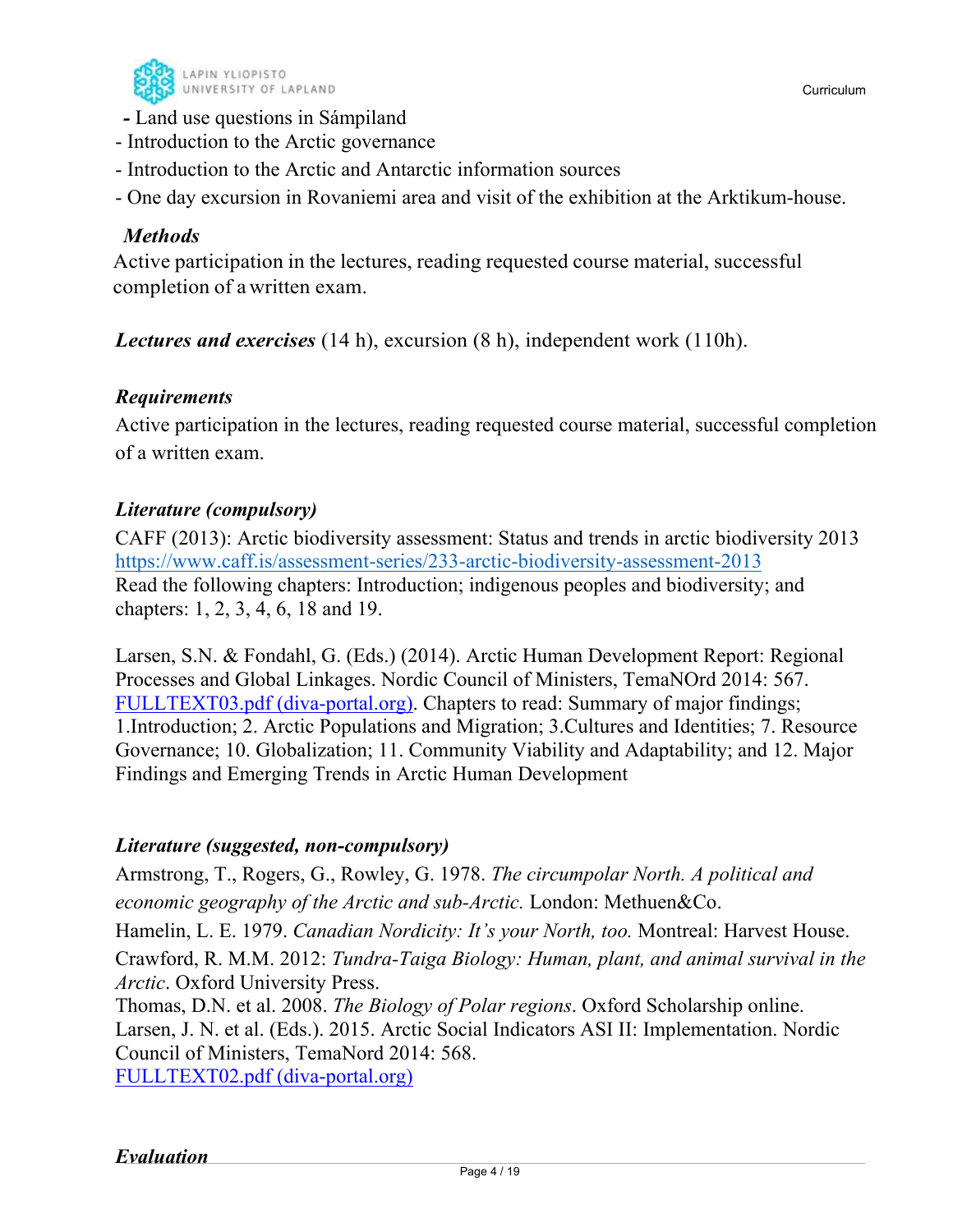

*Timing*  Autumn / 1st period

# *Principle tutor*

University Researcher Jukka Jokimäki, PhD, Arctic Centre

# *Lecturers*

University Researcher Jukka Jokimäki, PhD; University Researcher Anna Stammler-Gossmann, PhD; Researcher Marja-Liisa Kaisanlahti-Jokimäki; Researcher, PhD Nuccio Mazzullo; Research Prof. Stefan Kirchner, Vuontisjärvi Kati, library specialist

# *Requirements*

This course is compulsory for students of the Arctic Studies Programme and optional for other students (according to the availability of places).

# **ASPB1102 Arctic Ecosystems and Adaptation of Species to Arctic Environment: 5 op**

# *Aim*

The course aims to give an overview of the main characteristics of the Arctic ecosystems and their global relevance. After completion of the course, the student will be able to:

- identify the main features and functions of circumpolar tundra, boreal forest and marine ecosystems

- recognize interactions and relationships between the Arctic ecosystems and other parts of the globe

- examine the evolution and adaptation mechanisms of plants and animals in the Arctic environment

- describe changing properties of snow in the Arctic due to changing climate

# *Content*

The course contains the following themes:

- The evolution and distribution of tundra and boreal forest ecosystems, emphasizing vegetation, plant-animal interactions and natural and anthropogenic disturbance patterns and processes.

- Processes and global interactions that affect marine productivity and biodiversity, interactions between marine and terrestrial ecosystems and threats to Arctic marine life.

Page 5 / 19 - Morphological, physiological and behavioural adaptations of plants and/or animals to the

Curriculum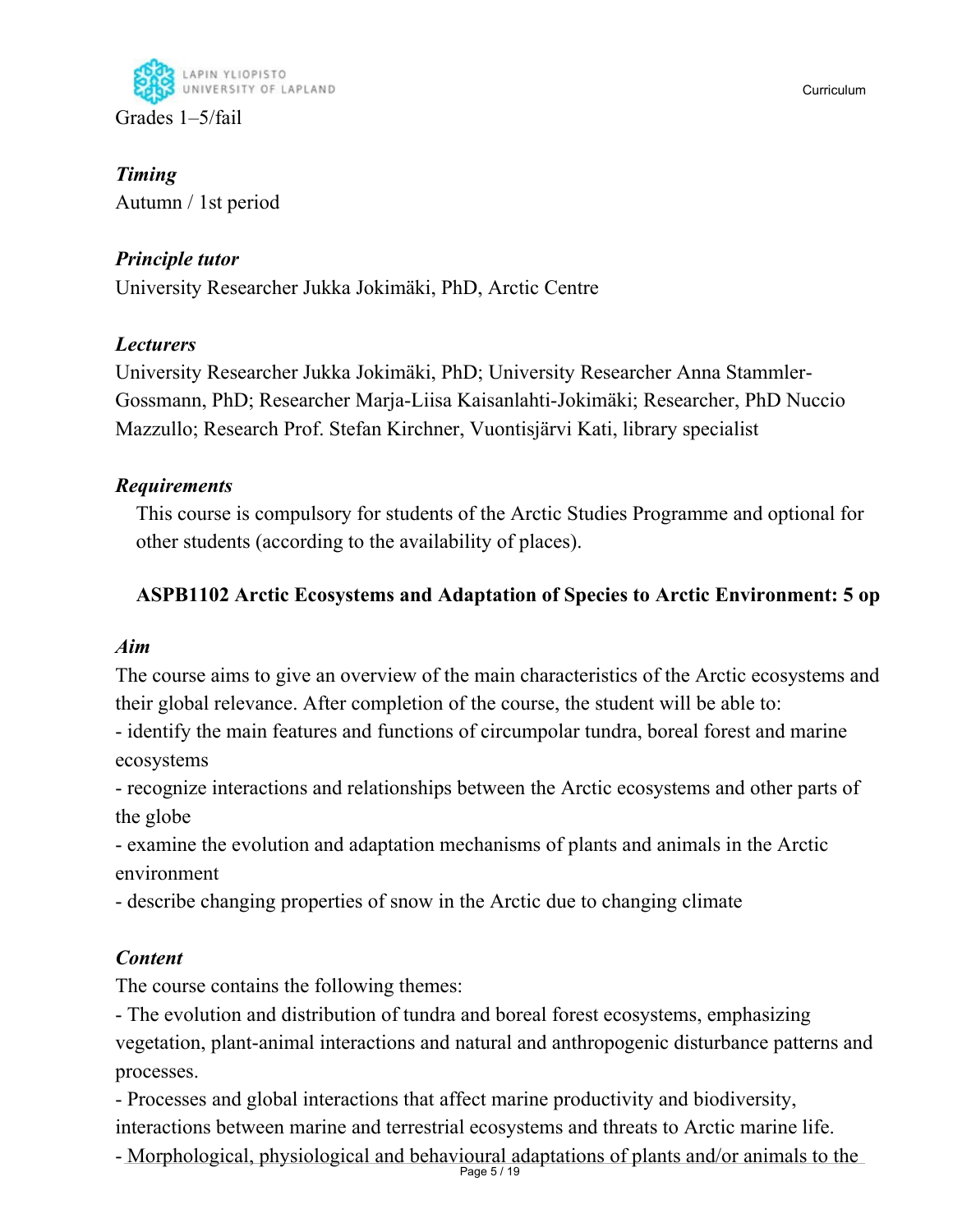

northern environment with basic information on evolution, natural selection and challenges of climate change.

- Characteristics and evolution of seasonal snow cover

### *Prerequisites*

Course ASPB1101 Introduction to the Arctic (5 ECTS) has to be passed before attending this course.

### *Methods*

Lectures (30 h), independent work (100 h).

### *Requirements*

Active participation in the lectures, successful completion of a written essay or an exam.

# *Literature (suggested)*

ACIA 2005. *Arctic Climate Impact Assessment. Scientific report*. http://www.acia.uaf. edu/pages/scientific.html. Chapters 7 & 14; *Arctic Marine Biodiversity Monitoring Plan*, pp. 108–125. Available at www.caff.is Barboza, P. S., Parker, K. L. & Hume, I.D. 2010. *Integrative Wildlife Nutrition*. Springer Verlag, 342 pp.; Bardgett, R. 2005. *The Biology of Soil. A community and ecosystem approach*. Oxford: University Press, Chapter 5. Aboveground trophic interactions and soil biological com- munities: 119–139; Bigras F. J., Colombo S. J. 2001. *Conifer Cold Hardiness*. Dordrecht Boston London: Kluwer Academic Publishers. 596 pp.; Blix, A. S. 2005. *Arctic Animals and Their Adaptations to Life on the Edge*. Tapir Academic Press; Blix, A. S. 2016. *Adaptations to polar life in mammals and birds*. J. Exp. Biol. 219:1093–1105. doi: 10.1242/jeb.120477; CAFF (*Conservation of Arctic Flora and Fauna*) 2001: Arctic Flora and Fauna: Status and Conservation. Edita. 272 pp.; CAFF *Assessment Series* No. 10. *Conservation of Arctic Flora and Fauna*, Iceland. Available at: http://www.caff.is/sea- ice-associated-biodiversity/sea-ice-publications Cockburn, A. 1991. *An Introduction to Evolutionary Ecology*. Oxford: Blackwell; Crawford R. M. M. 1989. *Studies in Plant Survival*. Oxford: Blackwell Scientific Publications. 296p.; Crawford R. M. M. 2008. *Plants at the Margin. Ecological Limits and Climate Change*. Cambridge: University Press.; Crawford, R. M. M. 2014. *Tundra-taiga biology. Human, Plant and Animal Survival in the Arctic*. Oxford: University Press, 270 pp. Davenport, J. 1992. *Animal life at low temperature*. London: Chapman & Hall. Eamer, J., et al. 2013. *Life linked to Ice. A guide to sea-ice associated biodiversity in this time of rapid change; Glossary of terms for thermal physiology*, 2001. Third edition. The Japanese Journal of Physiology. 51: 2. Available at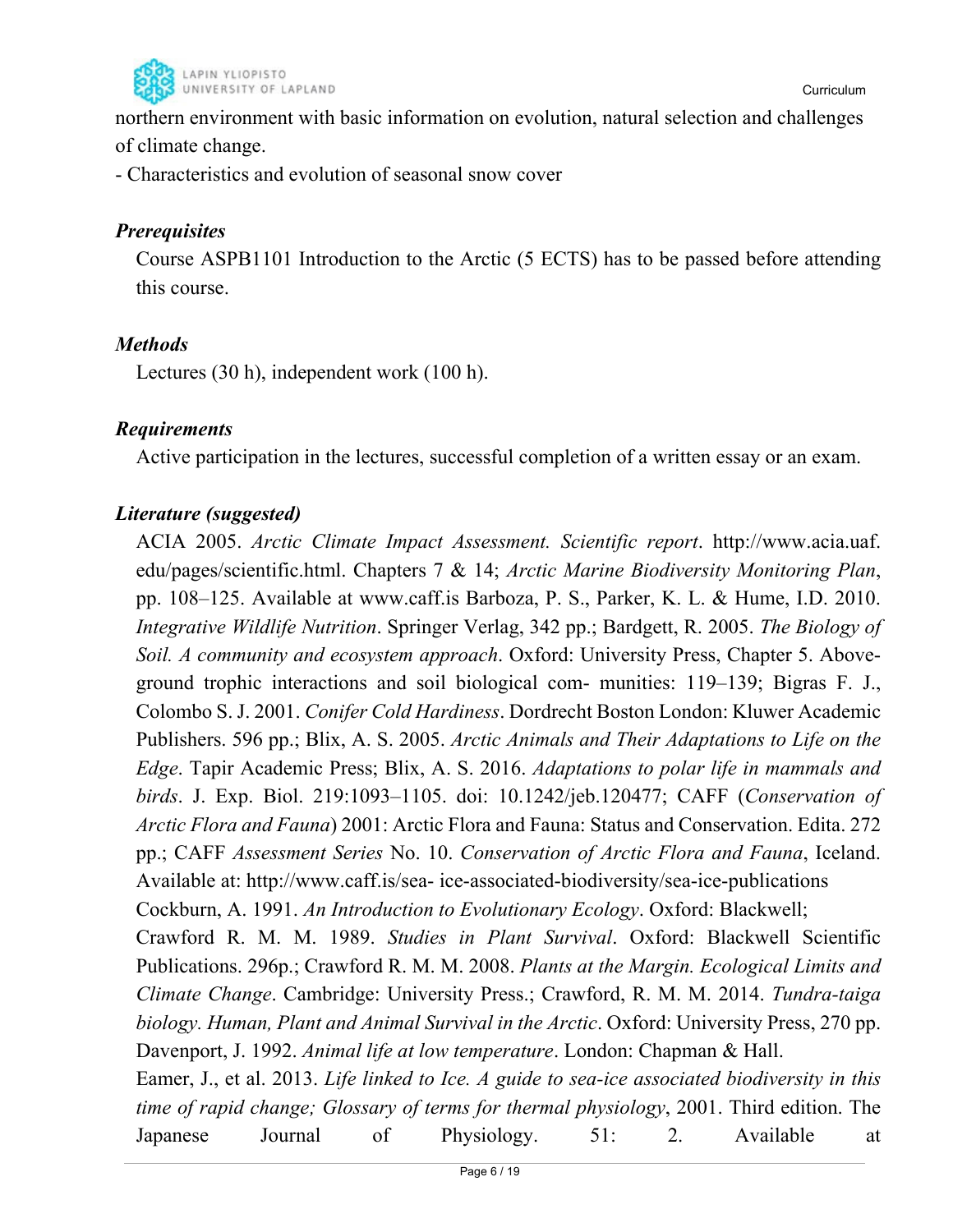http://www.or.org/pdf/ThermalPhysiologyGlossary.pdf; IPCC 2014. *Polar Regions. Observed changes, Terrestrial ecosystems,* Chapter 28. Arctic 28.2.3.1 (pp. 1577–1581), Projected Impacts, Terrestrial ecosystems, Arctic 28.3.3.1 (pp. 1589–1590); Marchand P.J. 1991. *Life in the Cold. An Introduction to Winter Ecology.* Hanover and London: University Press of New England. 239 pp.; Pond, C. 1998. *Fats of life.* Cambridge: University Press. 337 pp.; Sakai A., Larcher W. 1987. *Frost Survival of Plants. Responses and Adaptation to freezing stress.* Ecological Studies 62. Springer-Verlag. 321 pp.; Skelton, P. (ed.) 1992. *Evolution: a biological and palaeontological approach* (Book 1). The Open University.

# *Evaluation*

Grades 1–5/fail

# *Timing*

Autumn / 1st period

# *Principle tutor*

University Researcher Sari Stark, PhD, Arctic Centre

# *Lecturers*

University Researcher Osmo Rätti, PhD; University Researcher Päivi Soppela, PhD; University Researcher Minna Turunen, PhD; University Researcher Sari Stark, PhD; Senior Researcher Mari Kuoppamaa, PhD; Leena Leppänen, Senior Researcher, PhD; Sirpa Rasmus, University Researcher, PhD.

# *Requirements*

This course is compulsory for the students of the Arctic Studies Programme and optional for other students.

# **ASPB1103 Arctic Governance and Law. 5 op**

### *Aim:*

The aim of the course is to introduce Arctic governance and international environmental law with specific reference to the Arctic, in its historical perspective, development and law-making process.

After completion of the course, students are able to: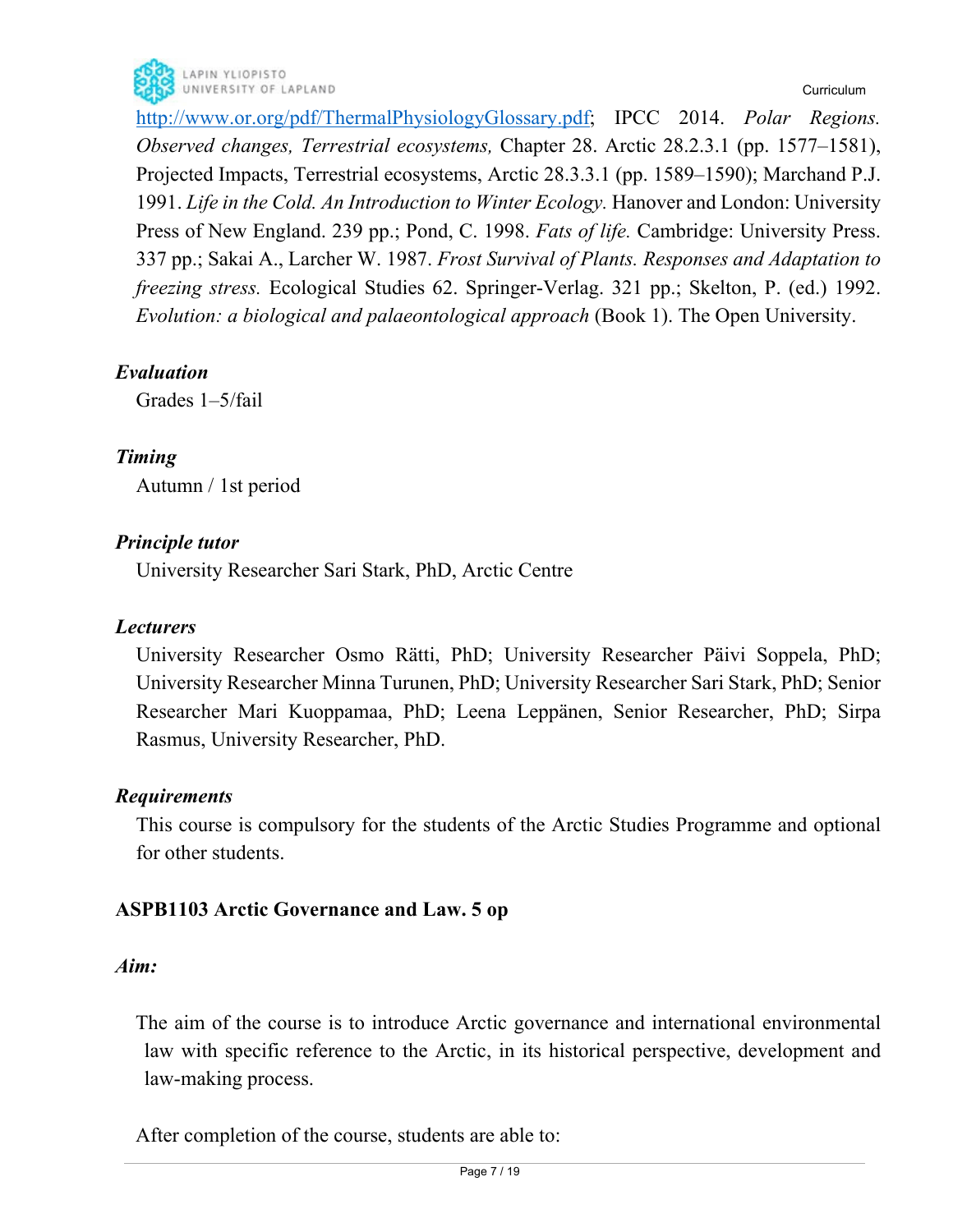

- apply the knowledge learnt in the course to other regions and circumstances, and to past, current and future events and developments.
- address issues related to the international climate law, creation of a legal regime to address climate change and its impact.
- discuss about impacts of climate change on the Arctic and the application of international climate change law within the Arctic.
- identify the multiple layers of Arctic governance and politics; capabilities and limitations of different institutions and forums involved into Arctic cooperation.

# *Content*

- Significance of Environmental Law in the Arctic
- International regulations and cases applicable to the Arctic
- Evolution of United Nations Climate Regime (including UN Framework Convention on Climate Change, Kyoto Protocol and Paris Agreement) and the obligations of Arctic states towards them.
- The history of the international law of the sea and the contemporary legal regime governing maritime areas in the Arctic (the 1982 United Nations Convention on the Law of the Sea (LOSC); maritime boundary delimitation, navigational rights and freedoms, protection and preservation of marine environment and IMO Conventions.
- The multilevel governance of the extraction of Arctic living and non-living resources
- The institutions of Arctic cooperation and their modes of functioning.
- Arctic Council cooperation a new course in uncertain time

### *Suggested literature*

Bodansky, D., Brunnee, J. & Rajamani, L (2017). *International Climate Change Law*. Oxford: OUP. Chapters 2, 5 and 7.

Durfee, M. and R. L. Johnstone (2019). *Arctic Governance in a Changing World*. Rowman and Littlefield. Chapters 3 (Arctic Players) and 5 (Arctic Economies and Resources).

Gavrilov, Viatcheslav V. (2015). Legal Status of the Northern Sea Route and Legislation of the Russian Federation: A Note. *Ocean Development and International Law 46 (3):* 256– 263.

Loukacheva, N. Ed. 2010. *Polar Law Textbook*. TemaNord. Available at: http://norden.divaportal.org/smash/get/diva2:701555/FULLTEXT01.pdf

Loukacheva, N. Ed. 2013. *Polar Law Textbook II*. TemaNord. Available at: http://norden.diva-portal.org/smash/get/diva2:701016/FULLTEXT01.pdf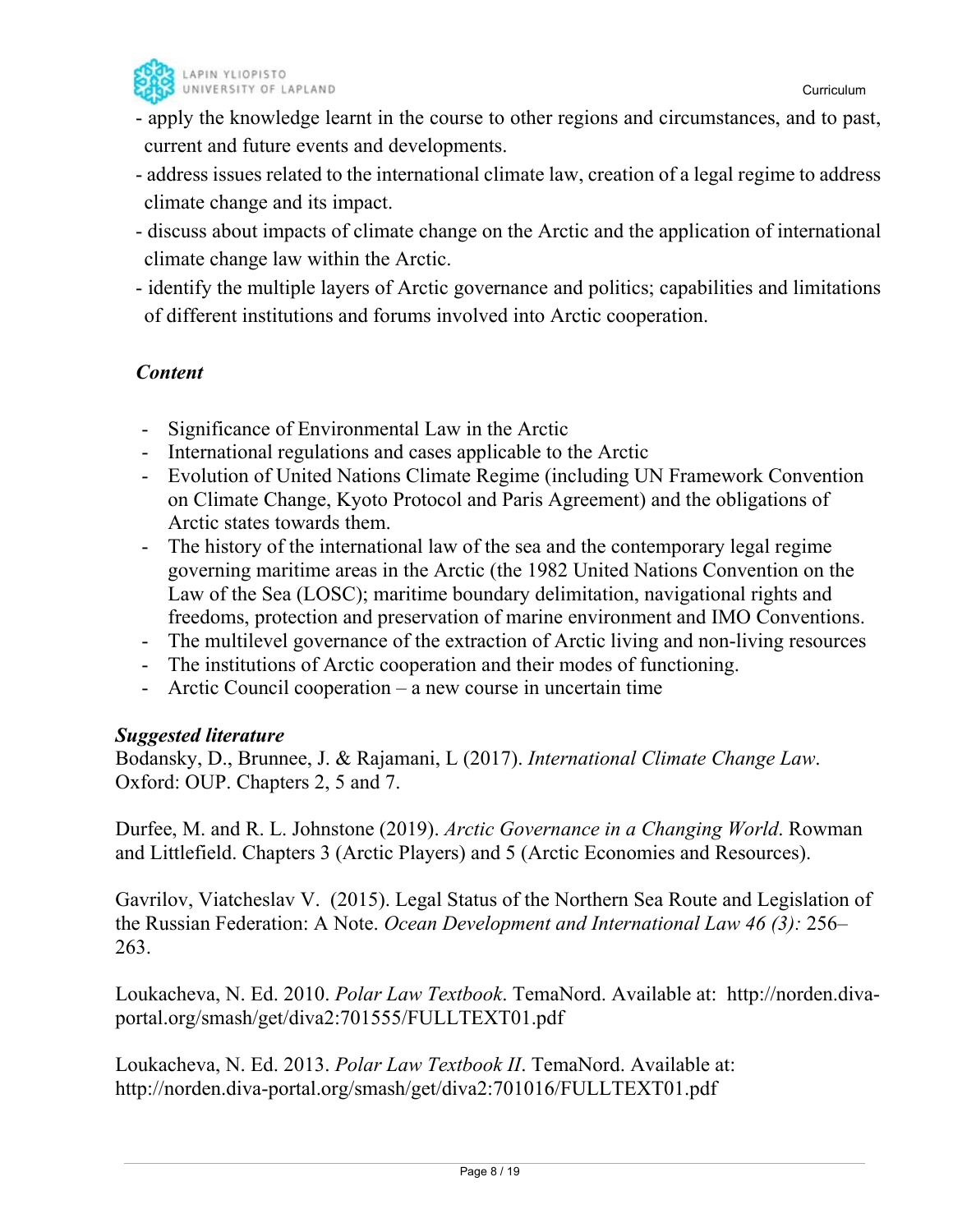

Maguire, R. 2013. Foundations of International Climate Law. In Hollo, E J, Mehling, M, & Kulovesi, K. (Eds.) *Climate Change and the Law*. Springer.

Poelzer G., and G. N. Wilson. 2014. Governance in the Arctic: Political Systems and Geopolitics. In: Larsen, J.N; Fondahl, G. (Eds.), *Arctic Human Development Report: Regional Process and Global Linkages*. TemaNord 2014:567, Nordic Council of Ministers, pp. 183-220 URL: http://norden.diva-portal.org/smash/get/diva2:788965/fulltext03.pdf ;

Roach, J. A. 2009. International Law and the Arctic: A Guide to Understanding the Issues. *Southwestern Journal of International Law 15 (2*): 301-326;

Sands, P. et al. 2018. *Principles of International Environmental Law*. Cambridge University Press.

Steinberg, P. E. 2014 Steering between Scylla and Charybdis: The Northwest Passage as Territorial Sea. *Ocean Development and International Law 45 (1*): 84-106.

Tanaka, Y. 2019. *International Law of the Sea.* Cambridge University Press

### *Methods*

Lectures and possible group work (24 hours, contact teaching), independent work

### *Requirements*

Active participation in the lectures, successful completion of a written exam for the whole course

*Evaluation*  Grades 1–5/fail

*Timing*  Autumn / 1st period

*Principal tutor*  Punam Noor, PhD candidate, Arctic Centre

*Lecturers*  PhD candidate Noor Punam; Prof. Stefan Kirchner, Marco Volpe, PhD candidate

# **ASPB1104 – People and Cultures of the Arctic 5 op**

*Aim* 

This course aims to give students comprehensive knowledge and understanding of the lives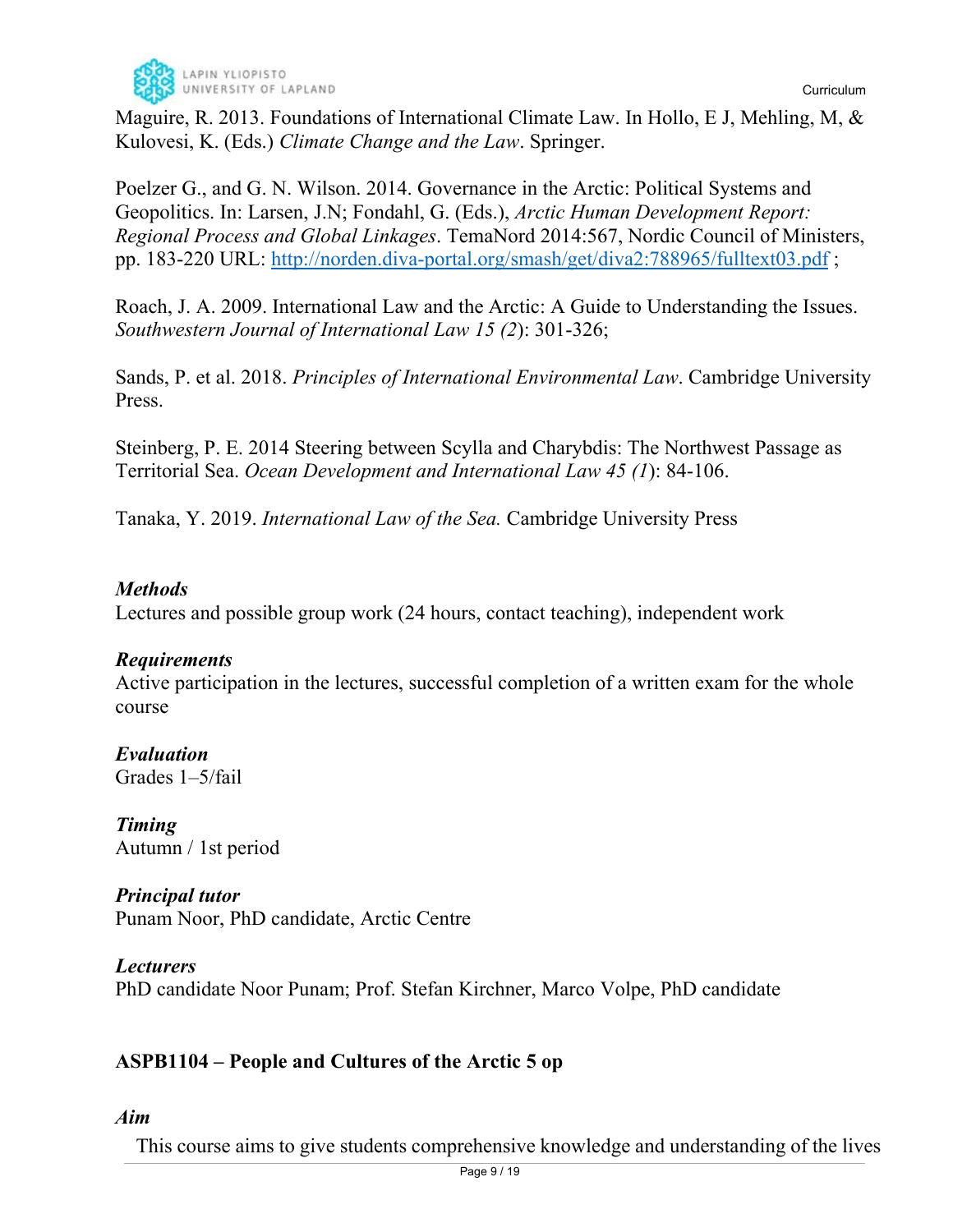

and cultures of the people living in the Arctic regions from a multidisciplinary perspective. After completion of the course, the students will be able to:

- distinguish the varieties of cultural approaches existing among the Arctic inhabitants

- compare their different ways of interacting with their environment and the ways of expressing it
- analyse the dynamics of how local communities as a whole and their constitutive social and ethnic groups interact among themselves and engage in politics of recognition at the national/international levels
- name the basic research methods and specifics of conducting research in small Northern communities
- describe existing theoretical approaches in understanding the concepts of 'tradition', 'indigeneity', 'traditional ecological knowledge' and 'adaptation'
- discuss the different traditions of northern cultural history.

### *Content*

The focus of the course is to outline the history, culture and social life of people in the Arctic by bringing in approaches developed in social anthropology, sociology, art, history and education. The study module also deals with how people of the Arctic are adapting to contemporary issues such as globalisation, industrial development and environmental changes. The course covers a broad range of aspects of northern societies and cultures in the Arctic region, including:

- Discourses of construction of indigeneity.

- Discursive understanding of the concept of "tradition" and issues of traditional ecological knowledge.

- Relations between development projects and community's social viability (forestry, oil and gas, tourism) and resource governing.

- Local adaptations to environmental climate changes and urbanization.

- Various ethnographic accounts of local communities' cultural and ethnic identities.

### *Methods*

Lectures (22 h), seminars (3 h), documentaries or visual material (included in the lectures), independent work (100 h).

# *Requirements*

Attendance and active participation in the lectures and in the seminar. Reading the course literature and writing four (4) short reviews (500 words each) of the articles from the reading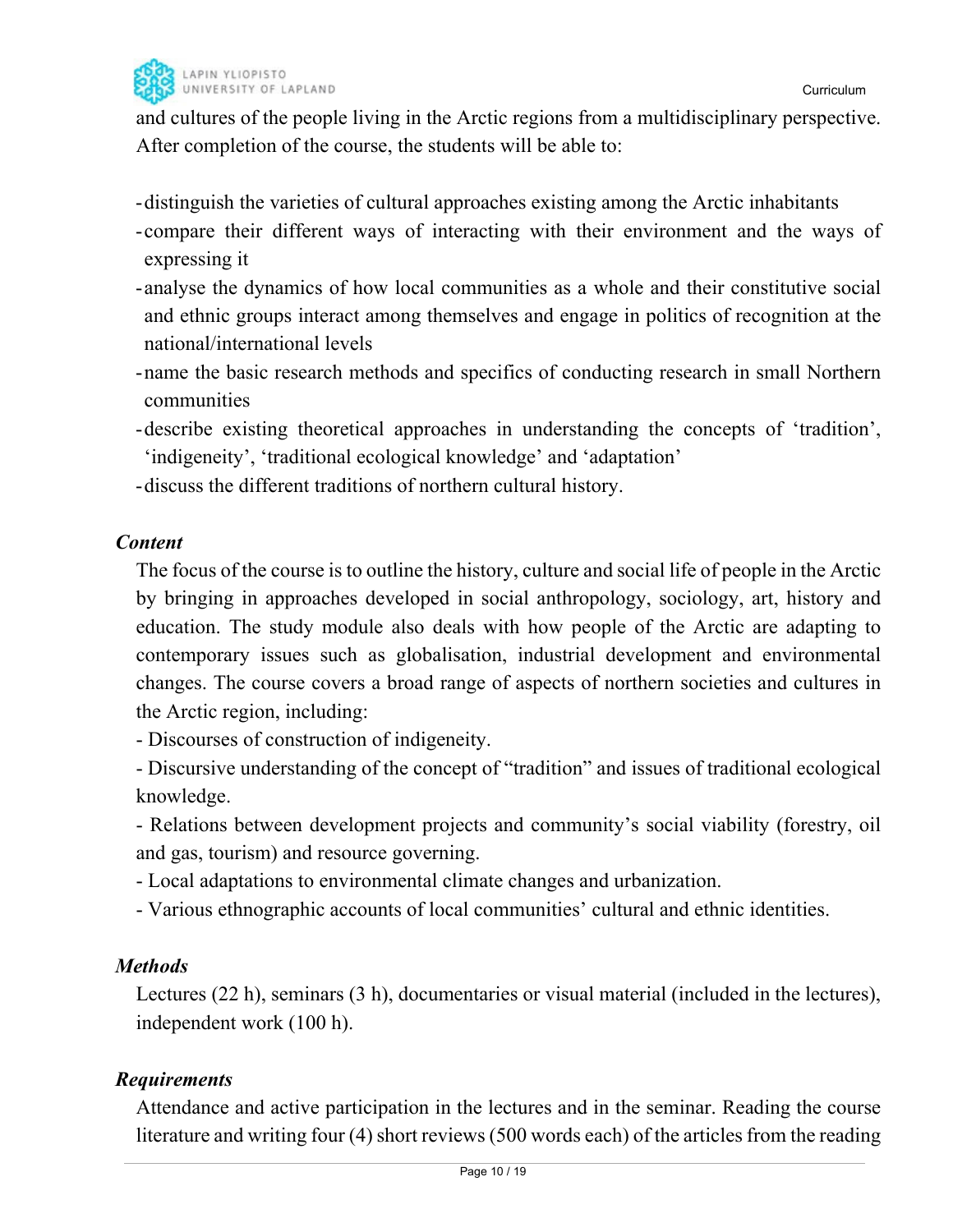

list or as agreed with the lecturers. This course is compulsory for the students of the Arctic Studies Programme and optional for other students

# *Literature (suggested)*

Anderson, David G. (2004). Nationality and 'Aboriginal Rights' in Post-Soviet Siberia. In Takashi Irimoto and Takado Yamada (eds), *Circumpolar Ethnicity and Identity*. Senri Ethnological Studies 66: 247–267.

Donahoe, Brian, Joachim Otto Habeck, Agnieszka Halemba, and István Sántha. 2008. Size and Place in the Construction of Indigeneity in the Russian Federation. *Current Anthropology 49 (6):* 993–1020.

Dudeck, Stephan (2012). From the reindeer path to the highway and back: understanding the movements of Khanty reindeer herders in Western Siberia. *Journal of ethnology and folkloristics 6* (1): 89-105;

Helander-Renvall, Elina (2010). Globalization and Traditional Livelihoods. In L. Heininen & C. Southcott (eds). *Globalization and the Circumpolar North*. Fairbanks: University of Alaska Press: 179–219.

Joy, Francis (2014). What influence do the old Sámi noaidi drums from Lapland play in the construction of new Shaman drums by Sámi persons today? In Kõiva, Mare & Kuperjanov, Andres (eds.). *The Estonian Journal of Folklore 56:* 117–158. http://www.folklore.ee/folklore/vol56/joy.pdf

Joy, Francis (2011). The History of Lapland and the case of the Sami Noaidi drum figures reversed. In: Kõiva, Mare & Kuperjanov, Andres (eds.). *The Estonian Journal of Folklore* 47:113–144. http://www.folklore.ee/folklore/vol47

Mazzullo Nuccio (2005). Environmental Conservation and Local Interests in Finnish Lapland. In: *Conservation and Society* 3(2): 388-406.

Mazzullo, Nuccio (2010). More than meat on the hoof? Social significance of reindeer among Finnish Saami in a rationalized pastoralist economy. In: Florian Stammler and Hiroki Takakura (eds). *Good to Eat, Good to Live with: Nomads and Animals in Northern Eurasia and Africa*, Northeast Asian Study Series 11, Center for Northeast Asia Studies (CNEAS), Tohoku University, Sendai, Japan: 101–119.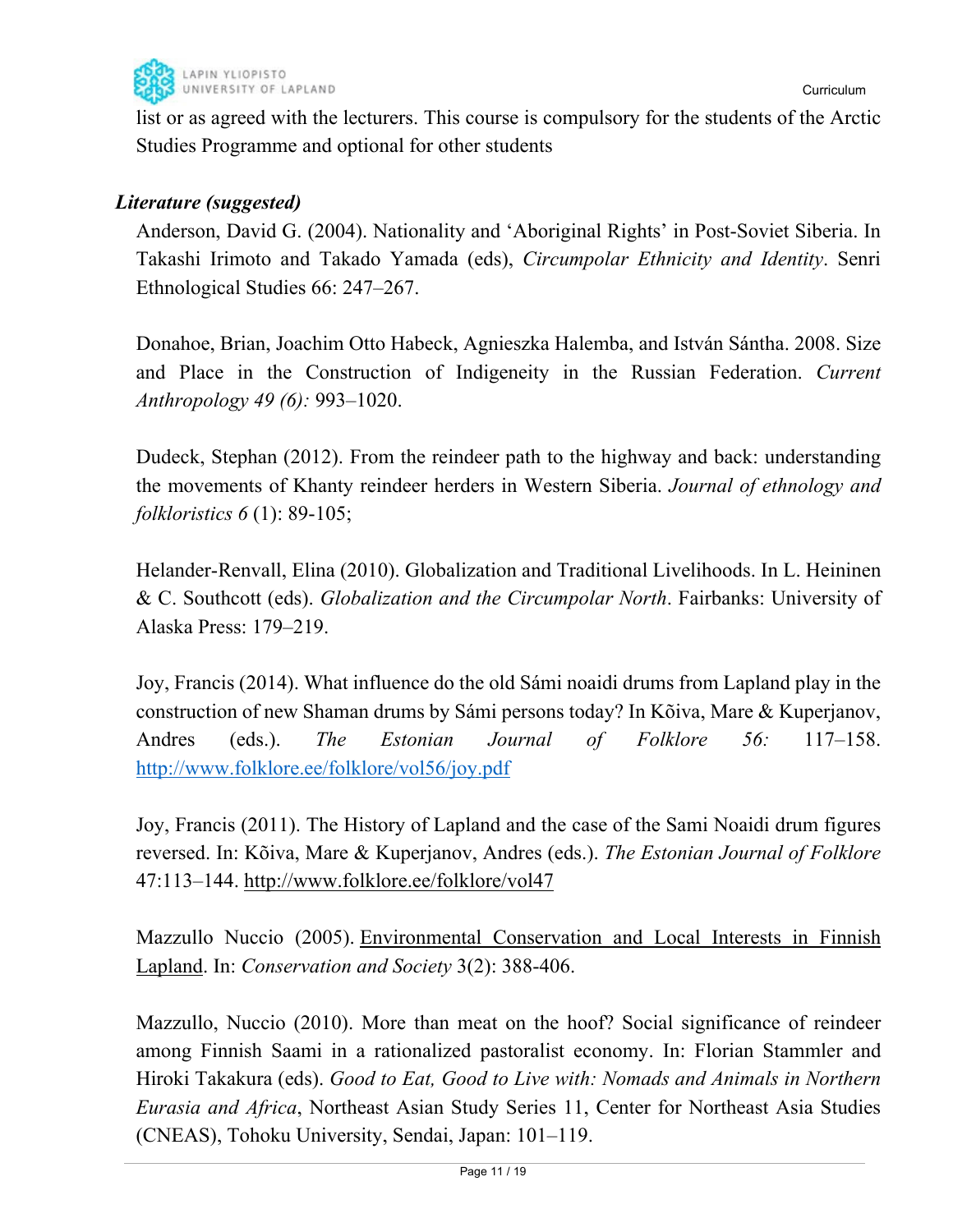

Mazzullo, Nuccio and Ingold, Tim (2008). Being Along: Place, Time and Movement among Sámi People. In: Jørgen Ole Bærenholdt and Brynhild Granås (eds). *Mobility and Place: Enacting European Peripheries*, Aldershot:Ashgate Publishing Ltd

Stammler-Gossmann, Anna (2009). Who Is Indigenous? Construction of 'Indigenousness' in Russian Legislation. *International Community Law Review 11* (1): 69–102.

Stammler, Florian (2010). Animal diversity and its social significance among Arctic pastoralists. In: Florian Stammler and Hiroki Takakura (eds). *Good to Eat, Good to Live with: Nomads and Animals in Northern Eurasia and Africa*, Northeast Asian Study Series 11, Center for Northeast Asia Studies (CNEAS), Tohoku University, Sendai, Japan.

Stammler, Florian & Gertrude Eilmsteiner Saxinger (2009). Introduction: The Northern Industrial City as a Place of Life and of Research. In: Stammler & Eilmsteiner-Saxinger (eds). *Biography, Shift-labour and Socialisation in a Northern Industrial City*.Tyumen State University; Arctic Centre: 9–16, online volume.

Stammler, Florian (2005). *Reindeer nomads meet the market: culture, property and globalisation at the end of the land*. Muenster: Litverlag.

# *Evaluation*

Grades 1–5/fail

### *Timing*

Autumn / 2nd period

### *Principle tutor*

Senior Researcher Nuccio Mazzullo, PhD, Arctic Centre

### *Lecturers*

Senior Researcher Nuccio Mazzullo, PhD; Research Professor Florian Stammler, PhD; Senior Researcher, Stephan Dudeck, PhD (remote lecturing); Researcher Francis Joy, PhD; Researcher Panu Itkonen, PhD; Researcher Ayonghe Nebasifu, PhD. .

# **ASPB1105 Human Rights and Security in the Arctic 5 op**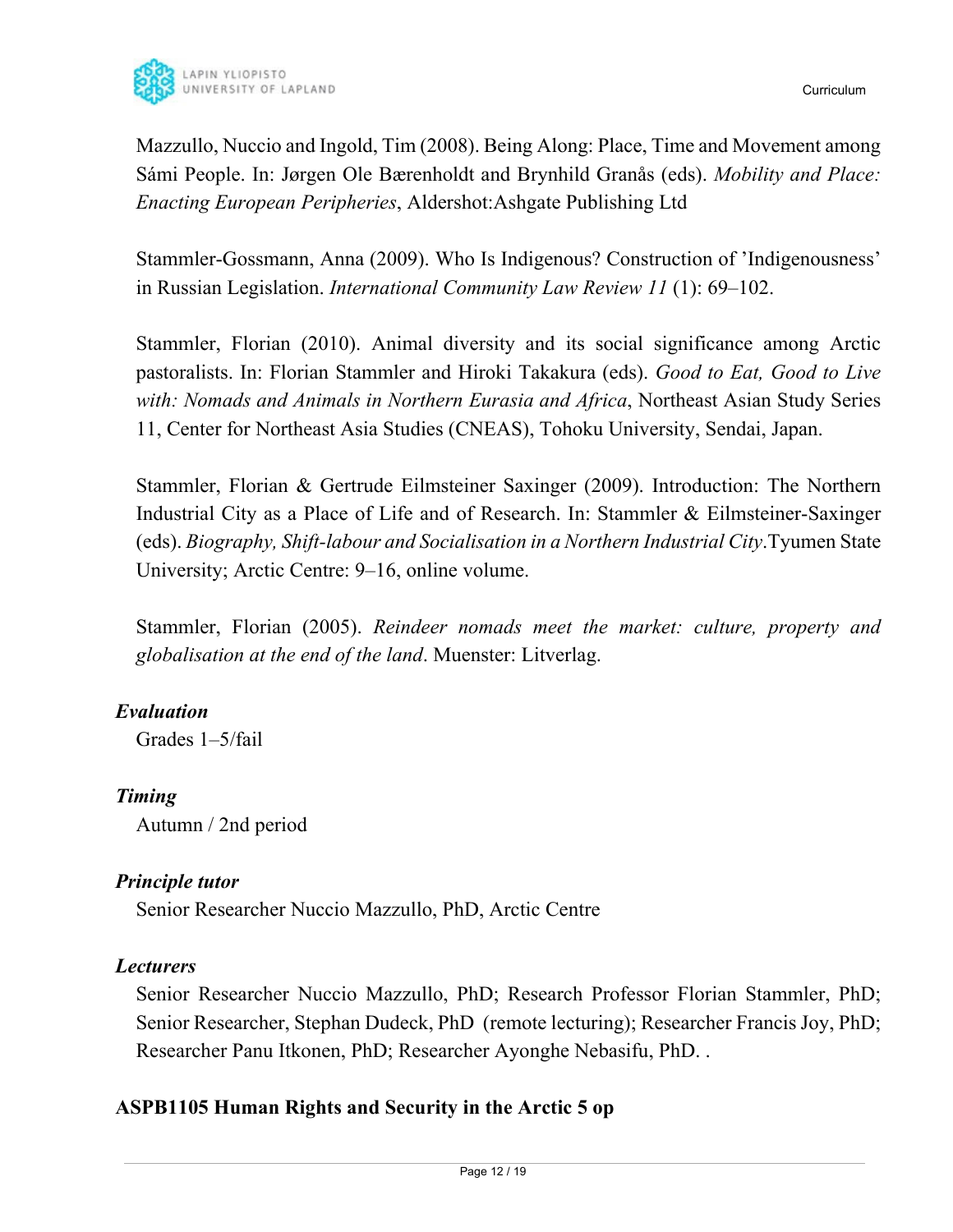

LAPIN YLIOPISTO UNIVERSITY OF LAPLAND

### *Aim*

The course aims to provide Arctic-related knowledge of international human rights and different dimensions of human security. After completion of the course, students will be able:

to describe the key characteristics of human rights obligations, international law and governance in the Arctic context

- to identify global and local threats to human security
- to understand the relationship between food security and climate change
- to analyze the expression of food sovereignty in different spatial contexts and what food sovereignty entails in the Arctic context

to describe the basics of international cultural heritage law and analyze the concept in the context of rights to the heritage of Arctic communities in Russia

# *Content*

The content of the course will comprise:

- Introduction to Human Rights and Human Security in the Arctic
- Food Resilience and Sovereignty in the Arctic

- Introduction to Cultural Heritage Law and Heritage rights and Russian Arctic communities

# *Prerequisites*

No prerequisites; participation in the course "Arctic Ecosystems and Adaptation of Species to Arctic Environment" will be an advantage.

# *Methods*

Lectures (24 hours), group work, independent work.

# *Requirements*

Active participation in the lectures and completing a written assignment. Attendance: 80 %. This course is compulsory for the students of the Arctic Studies Programme and optional for others.

# *Literature (suggested)*

*Human Rights and Security in the Arctic*: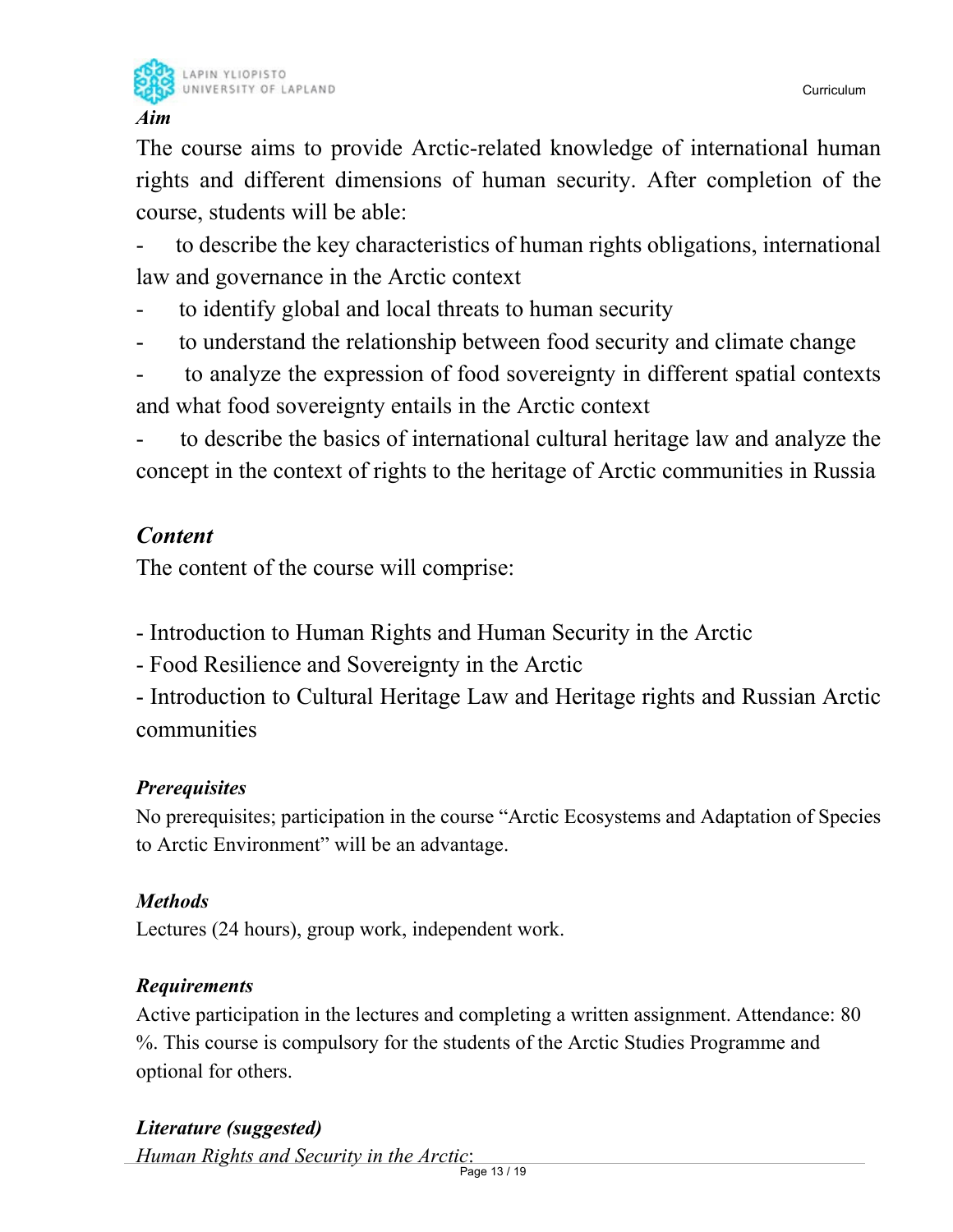

Curriculum

### *Food resilience and Sovereignty in the Arctic*

Hossain, K., Raheem, D. and Cormier, S. 2018. *Food security Governance in the Arctic-Barents region*. Springer Nature. http://www.springer.com/us/book/9783319757551#aboutBook

Cormier, S and Raheem, D. 2018. Food security in the Barents region. Book chapter published by Routledge. https://www.routledge.com/Society-Environment-and-Human-Security-in-the-Arctic-Barents-Region/Hossain-Cambou/p/book/9780815399841 (ebook).

The 2016 State of Food and Agriculture: Climate change, agriculture and food security http://www.fao.org/3/a-i6030e.pdf

Hossain, K., Hermann, T. and Raheem, D. 2018. Food (in)Security across the Circumpolar Arctic. Book Chapter 38. In *Handbook on Arctic Security*. Routledge.

Raheem, D. 2018. Food and nutrition as a measure of resilience in the Barents region. *Urban Science* 2, 72. https://doi.org/10.3390/urbansci2030072 Multidisciplinary Digital Publishing Institute (MDPI), Switzerland (open access).

Nilsson L.M., Evengård B. 2015. Food Security or Food Sovereignty: What Is the Main Issue in the Arctic? In: Evengård B., Nymand Larsen J., Paasche Ø. (eds) *The New Arctic*. Springer, Cham.

*Introduction to Cultural Heritage Law and Heritage rights and Russian Arctic communities*  Blake, J. (2015). Cultural Heritage and Human Rights. In: J. Blake *"International Cultural Heritage Law*". Oxford University Press: 271-311

Waterton, E. and L. Smith (2009). There is no such thing as heritage. In: Waterton, E. and L. Smith (eds) "*Taking Archaeology out of heritage*". Cambridge Scholars Press.

# *Evaluation***:**

Grades 1-5/fail

# *Timing:*

Autumn / 1st period

# *Methods*

Lectures (24 hours), group work, independent work.

# *Principle tutor*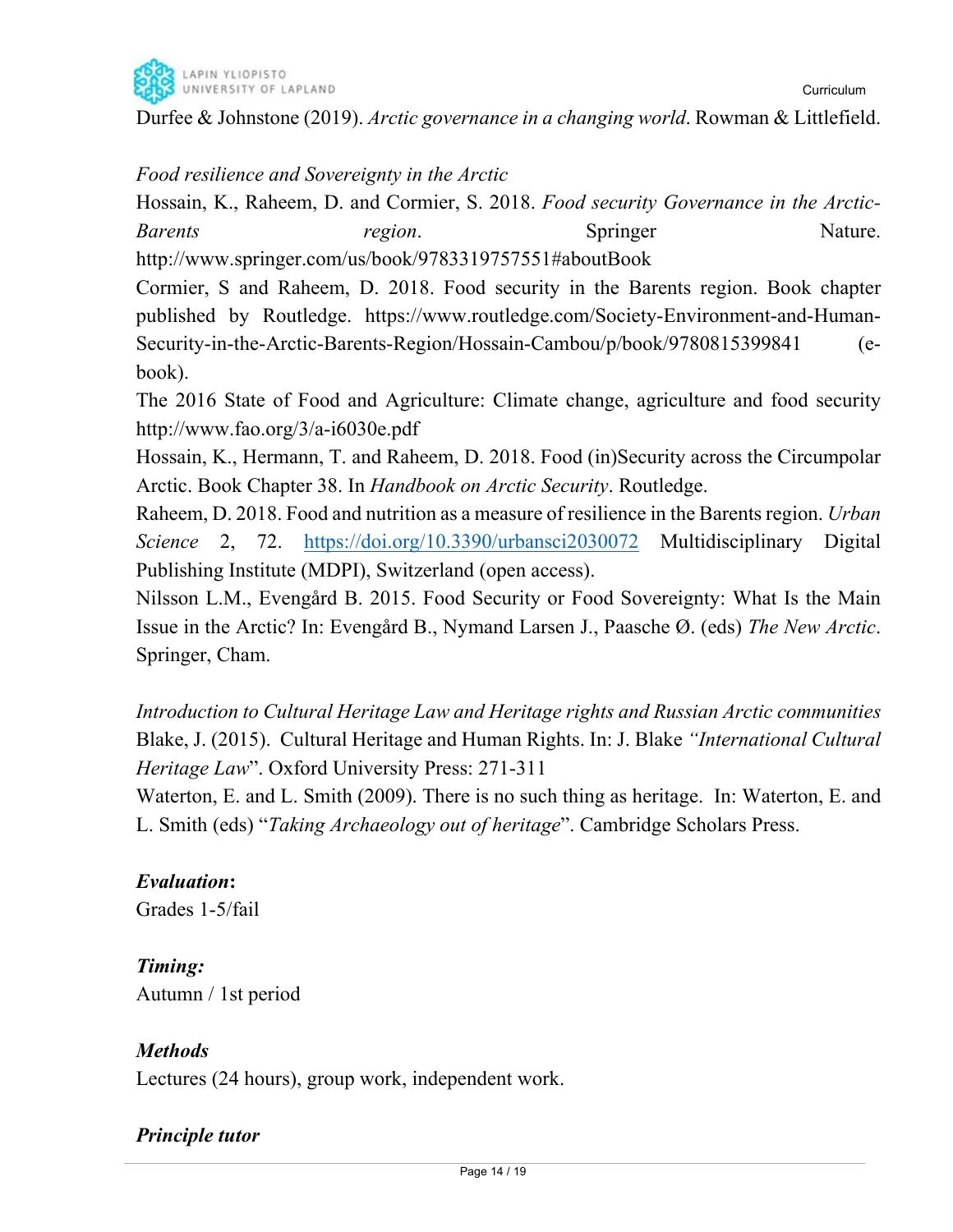

### Researcher Bamidele Raheem, PhD, Arctic Centre

### *Lecturers*

Research Professor Stefan Kirchner, PhD; Senior Researcher Bamidele Raheem, PhD; PhD Candidate Karolina Sikora.

# **ASPB 1106 Optional Courses**

The optional courses provide an opportunity to extend and deepen the knowledge of different aspects of Arctic studies according to individual interests.

### **ASPB 1107 Indigenous (Sámi) spirituality and religious beliefs 5 op**

### *Aim*

The focus for the course is to provide participants with a broad and comprehensive understanding and series of insights into Sámi religion and spiritual traditions, both past and present. Moreover, the critical function religions and spirituality plays within Sámi society. After completion of the course, the student is able to understand, comprehend and discuss:

- how Sámi religion, sacrifice and drum use is characterized through the relationship with the landscape and natural world;
- in what ways the continuity of practices related to sacrifice is still evident in some areas in Finnish Lapland
- the roles and functions art plays as a mediator and bridge in Sámi culture, and between the human world and nature in general
- how the drum and its painted landscapes are a representation of Sámi identity
- why traditions matter and the importance of cultural heritage in Sámi society and impacts of cultural appropriation in relation to tourism

### *Content*

The content of the course will cover the following subjects:

- The historical background: Important sources discussing drum use, sacrifice and Sámi pre-Christian religion
- The sacred Sámi drum as an instrument of divination, trance and ecstasy from the missionary sources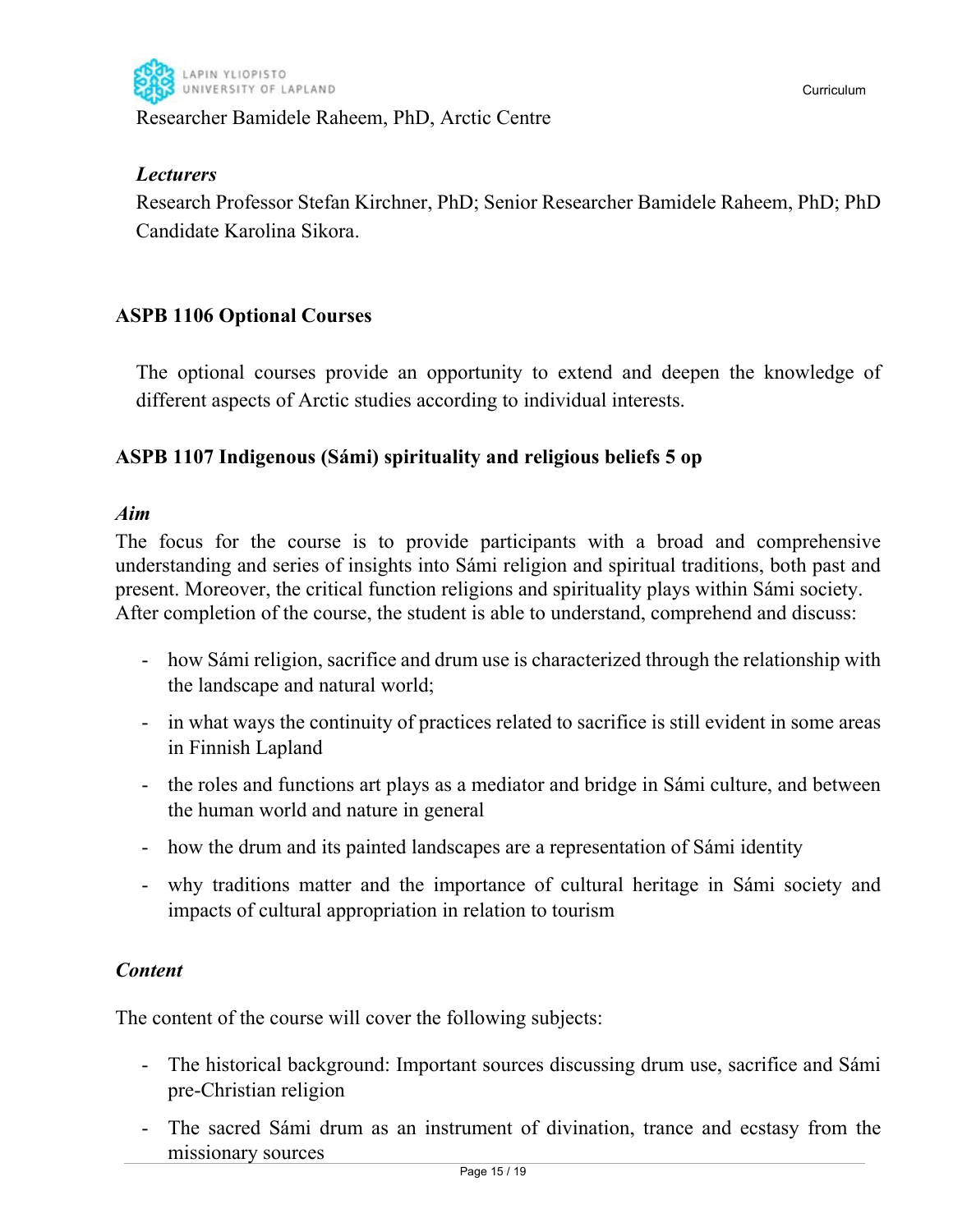

- Why Sámi drums their use and symbolism were seen as such a threat by the authorities
- Sámi religion and drum use going underground
- The outlawing of sacrificial practices how and why
- The re-emergence of drums in contemporary Sámi society

- The types of evidence available for the practices of sacrifice and Sámi religion in contemporary culture

- Sámi cultural heritage and tourism in Finland

### *Prerequisites*

There are no previous studies required. However, attendance and active participation in seminars and lectures is necessary and reading the required materials below in order to become familiar with Sámi culture, history and religion.

### *Methods*

Lectures (18 h) including documentaries, group work: field-work (6 h), fieldwork diary, individual work

### *Requirements*

Active participation in the lectures, reading requested course materials, group work and a successful completion of a written essay.

### *Course lecturer*

Francis Joy, Researcher, PhD, Arctic Centre

### *Evaluation***:**

Grades 1-5/fail

### *Literature recommended*

Lehtola, Veli-Pekka. (2003). From Heritage to Modern Art – Spiritual Heritage – the Starting Point of Today's Art. In: Pennanen, Jukka & Näkkäläjärvi, Klemetti (eds.); *SIIDDASTALLAN: From Lapp Communities to Modern Sámi Life.* Gummerus Kirjapaino Oy, Jyvaskyla, 162- 164.

Porsanger, Jelena. (2003). A Close Relationship to Nature – the Basis of Religion. In: Pennanen, Jukka & Näkkäläjärvi, Klemetti (eds.); *SIIDDASTALLAN: From Lapp Communities to Modern Sámi Life.* Gummerus Kirjapaino Oy, Jyvaskyla: 151-155.

Joy, Francis. (2020). Sámi Cultural Heritage and Tourism in Finland. In: Tennberg, Monica., Lempinen, Hanna. & Pirnes, Susanna. (eds.). *Resources, Social and Cultural Sustainabilities in the Arctic.* Oxon: Routledge. (Routledge Research in Polar Regions): 144-162.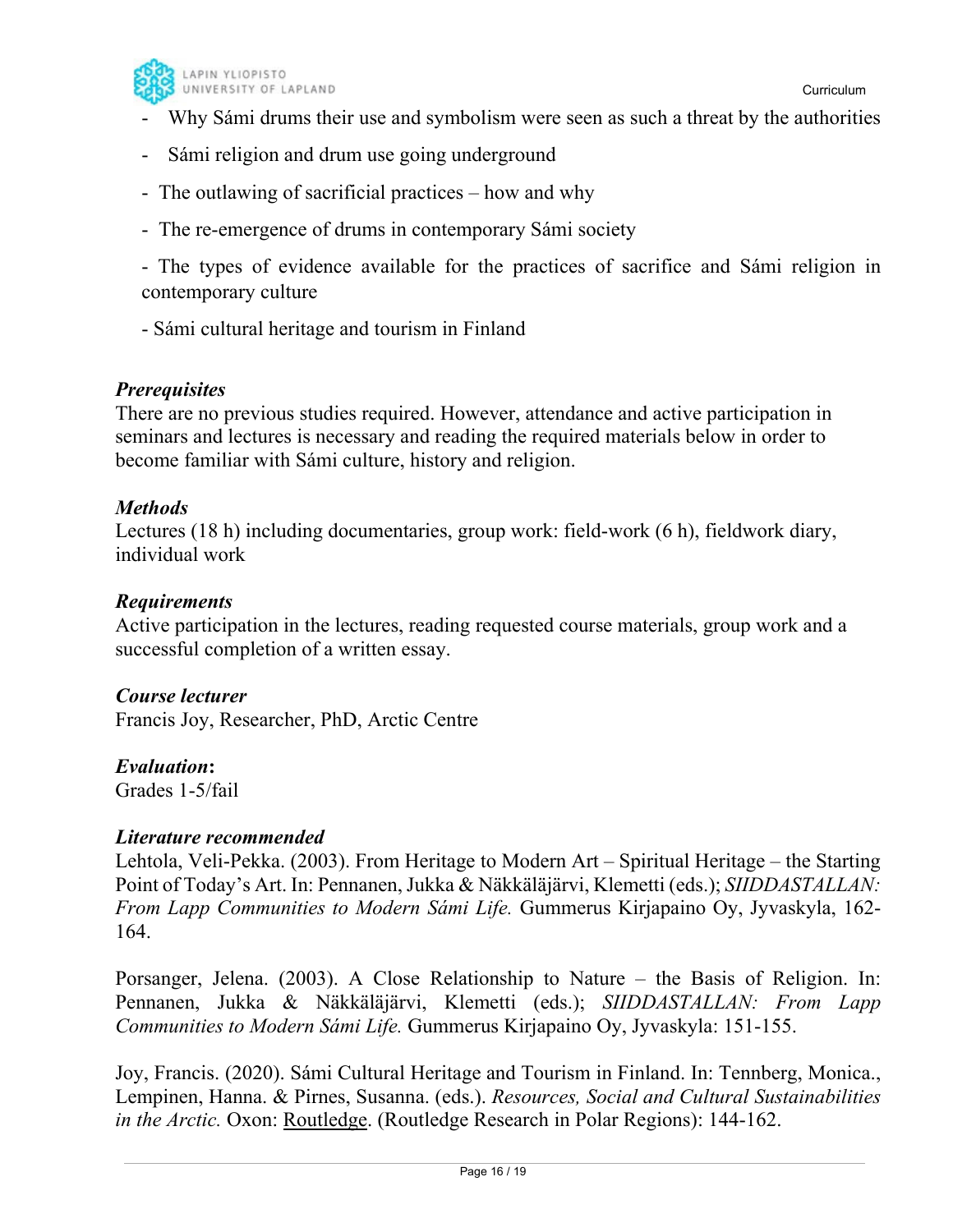Joy, Francis. (2018). *Sámi Shamanism, Cosmology and Art as Systems of Embedded Knowledge*. Doctoral Dissertation. Acta Universitatis Lapponiensis 367**.** The University of Lapland**.** URL**:** http://lauda.ulapland.fi/handle/10024/63178

Joy, Francis. (2017). Noaidi Drums from Sápmi, Rock Paintings in Finland and Sámi Cultural Heritage: an Investigation. First View Article / Polar Record: A Journal of Arctic and Antarctic Research: 1-20. http://dx.doi.org/10.1017/S0032247416000917

Nunez, Milton. (1995). Reflections of Finnish Rock Art and Ethnohistorical Data. In: *Fennoscandia Archaeologica XXI*: 123-135. URL: http://www.sarks.fi/fa/PDF/FA12\_123.pdf

Äikäs, Tiina; Salmi, Anna-Kaisa (2013). The Sieidi is a Better Altar / the Noaidi Drum's a Purer Church Bell: Long Term Changes and Syncretism at Sámi Offering Sites. *World Archaeology 45* (1): 64-82.

Äikas, Tiina (2019). Religion of the past or living heritage? Dissemination of Knowledge on Sámi Religion in Museums in Northern Finland. *The Journal Nordic Museology 27(3)*. https://www.academia.edu/41852109/Religion of the past or living heritage Disseminati on of knowledge on S%C3%A1mi religion in museums in Northern Finland

Pulkkinen, Risto. Kulonen, Ulla-Maija, Seurujärvi-Kari, Irja (eds.). 2005. *The Saami. A Cultural Encyclopedia.* Helsinki: Finnish Literature Society-SKS. Vammalan kirjapaino Oy.

### **ASPB 1108 Food security and sovereignty in the Arctic 1 op**

### *Aim*

The course aims to provide knowledge on the relationship between climate change, agriculture and food security and on what food sovereignty entails in the Arctic context. Students will be able to gain a better understanding on

- why does the food system need a change
- Arctic food industry and innovations in the Arctic food system
- the common language between policymakers, academics, and grassroots activists towards resilience, food security and sovereignty.

# *Content*

The content of the course will cover the following issues:

- Food system, its complexity and transformation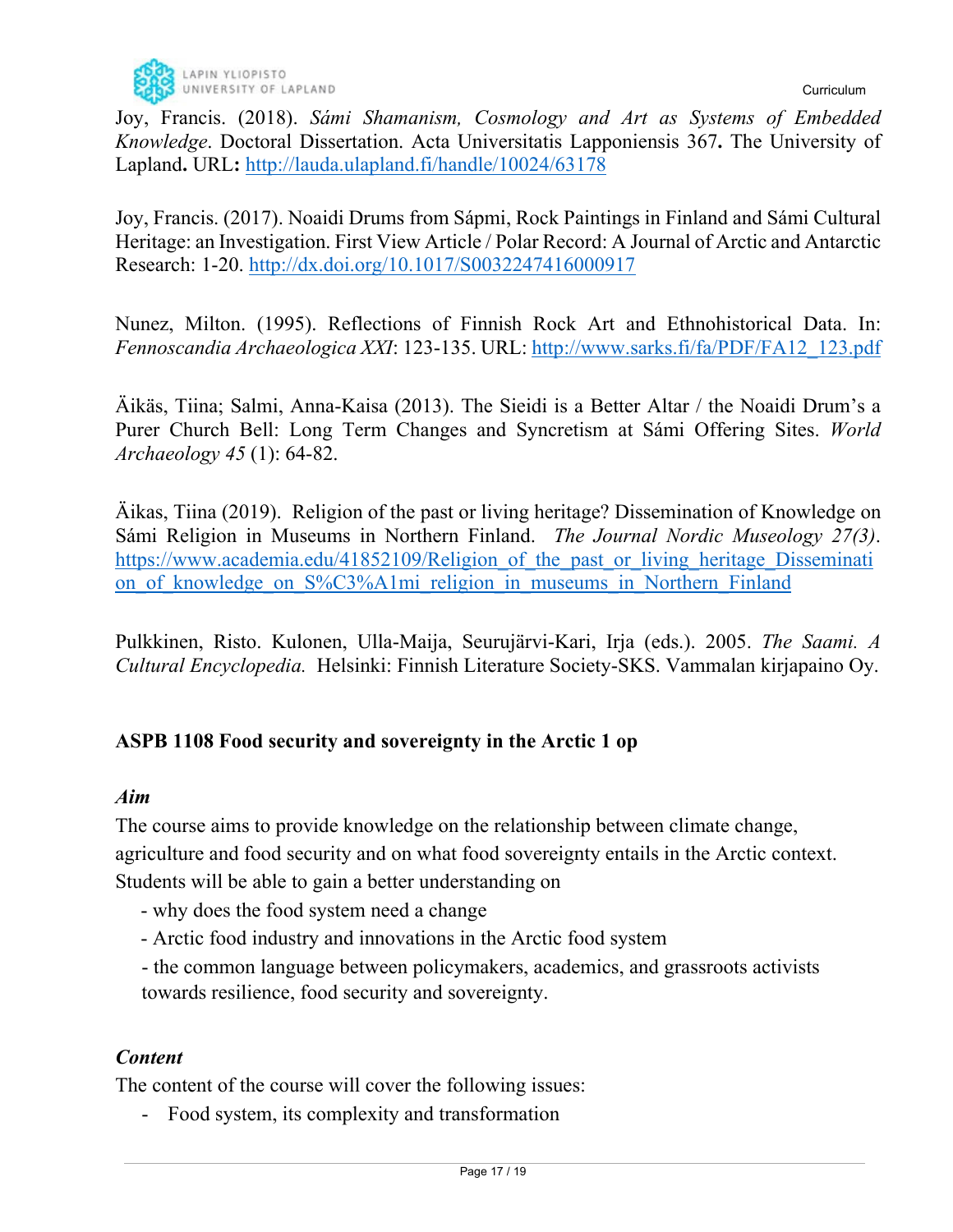

- Resilience and coping mechanisms to ensure food security for individuals and households in the Arctic
- How can food sovereignty be used as a trans-regional framing device in the debate of eco-cultural issues and other dialogues?
- The role of local movements in driving the future food system
- Digital tools along the value chain, prevention of food loss and waste and circular bioeconomy

### *Prerequisites*

No previous studies required. However, participation in the *Arctic Ecosystems and Adaptation of Species to Arctic Environment* course will be an advantage.

### *Methods*

Lectures and exercises (6h), group work, independent work.

### *Requirements*

Active participation in the lectures, reading requested course materials, group work and a successful completion of a learning diary.

### *Language of instruction*

English; some written materials in Finnish may also be provided.

*Evaluation* Grades 1-5/fail

### *Literature*

Hossain, K., Raheem, D. and Cormier, S. 2018. *Food security Governance in the Arctic-Barents region*. Springer Nature. http://www.springer.com/us/book/9783319757551#aboutBook

Cormier, S and Raheem, D. 2018. Food security in the Barents region. Book chapter published by Routledge. https://www.routledge.com/Society-Environment-and-Human-Security-in-the-Arctic-Barents-Region/Hossain-Cambou/p/book/9780815399841 (e-book).

The State of Food and Agriculture: Climate change, agriculture and food security 2016 http://www.fao.org/3/a-i6030e.pdf

Hossain, K., Hermann, T. and Raheem, D. 2018. Food (in)Security across the Circumpolar Arctic. Book Chapter 38 in *Handbook on Arctic Security*. Routledge.

Raheem, D. 2018. Food and nutrition as a measure of resilience in the Barents region. *Urban Science* 2, 72. https://doi.org/10.3390/urbansci2030072. Multidisciplinary Digital Publishing Institute (MDPI), Switzerland (open access).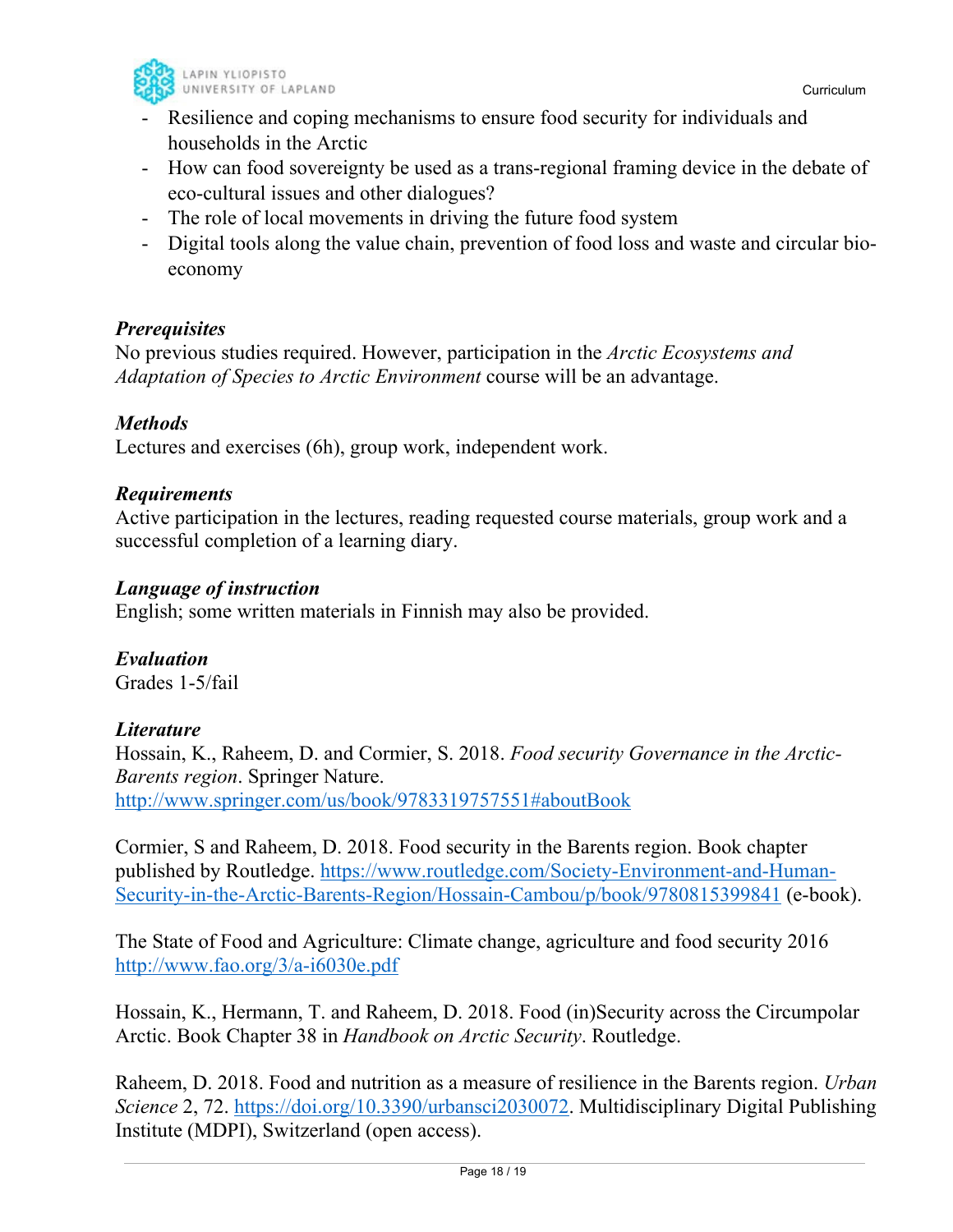

Nilsson L.M., Evengård B. 2015. Food Security or Food Sovereignty: What Is the Main Issue in the Arctic? In: Evengård B., Nymand Larsen J., Paasche Ø. (eds) *The New Arctic.* Springer, Cham.

### *Lecturer:*

Dele Raheem, Researcher, PhD, Arctic Centre

### **ASPB 1109 Arctic: Home for people and animals. 1 op**

### *Aim*

The course aims to gain a deeper understanding of the complexity of human-animal relations in the Arctic. After the completion of this course the students will be able to:

describe the key characteristics of human approaches towards animals in the Lapland communities

identify differences between domesticated and semi-domesticated animals in Finnish Lapland

- compare animal life in human proximity and the wilderness

### *Content*

Lectures focus on the case studies materials (video- and photo records) from Finnish Lapland and allow getting different perspectives on animal behaviour in wildness, within their own herd/group, and with the other species or/and humans. The lecturer, a social anthropologist, who lives and works in a small remote village, has been active in the reindeer herding since 1997. Case studies cover the following themes:

- Ecology of life, niche construction theory
- animal learning processes, seasonal behaviour
- predator-prey relationship
- human-animal cooperation, empathy, slaughtering

### Methods

Lectures (6 h) are based on unique video material on animal behaviour and interactions. The presentation of the case studies will follow by the group discussion.

### *Requirements*

active participation in the lectures. A short essay on one of the case studies

#### *Evaluation* Grades 1-5/fail

### *Literature (suggested)*